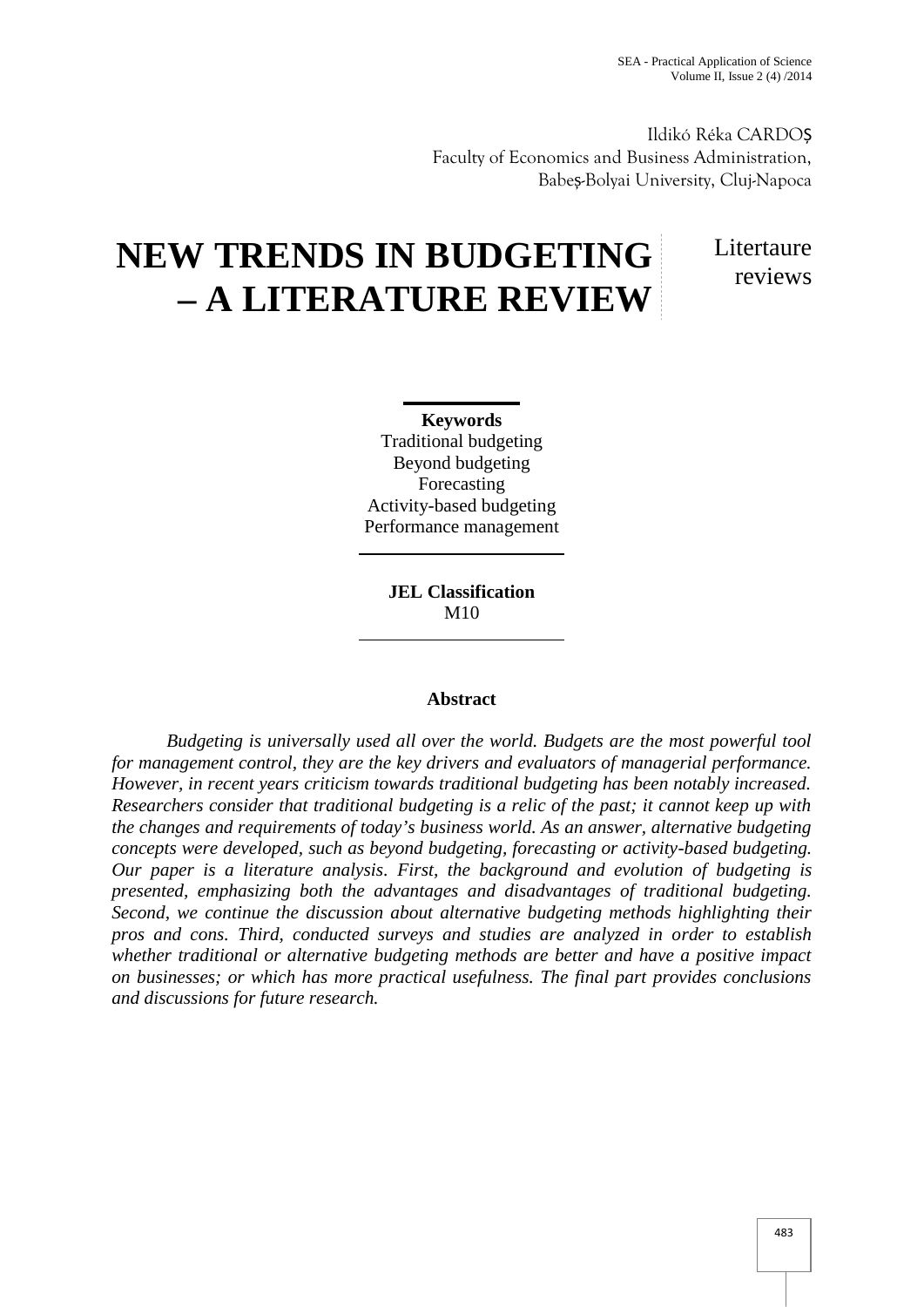## **1. Introduction**

Budgeting is the cornerstone of the management control process in nearly all organizations (Hansen et al, 2003) and is traditionally described as a common accounting tool that organizations use for implementing strategies (Ostergren& Stensaker, 2011). The purpose of budgeting is to give those targets and plans financial values, making the progress easily measurable and to transform the strategic ideas into understandable operative actions (Hanninen, 2013). However, traditional budgets are seen by practitioners of being incapable of meeting the demands of the competitive environment and are heavily criticized for impeding efficient resource allocation and encouraging budget games (de Waal et al, 2011). As a response to that new approaches to management control and budgeting appeared. Activity based budgeting, rolling budgets and forecasts, beyond budgeting appear to be closely connected to organizations and address the shortcomings of traditional budgeting practices.

In this article we explore the changes in the budgeting process. We discuss how budgeting has evolved into its current state, before examining why this universal technique has come under such heavy criticism. First, we try to present the researchers' opinions regarding traditional and alternative budgeting methods. Second we intend to show the practitioners' concerns with budgeting problems. We would like to find out whether traditional or advanced budgeting methods and alternatives are used in companies all over the world.

## **2. Research methodology**

This article is the result of literature studies in which techniques like critical analysis, generalization of other authors' views, opinions and conclusion have been used. Our paper contributes to the existing management and managerial accounting literature and is structured as follows. First, the background and evolution of budgeting is presented, emphasizing both the advantages and disadvantages of traditional budgeting. Second, we continue the discussion about alternative budgeting methods highlighting their pros and cons. Third, conducted surveys and studies are analyzed in order to establish whether traditional or alternative budgeting methods are better and have a positive impact on businesses; or which has more practical usefulness. The final part provides conclusions and discussions for future research.

## **3. The evolution of traditional budgeting**

According to Horngren et al. (2012) cited by Zeller& Metzger (2013, p.2) a traditional budget is a "quantitative expression of a proposed plan of action by management for a specified period and an

aid to coordinate what needs to be done to complement that plan".

A budget is expressed in financial terms; it is a financial reflection of the organization's annual operating plan. The budgeting process implies setting strategic goals and objectives; developing forecasts for revenues, costs, production, cash flows and other important factors. Moreover, it is a process in which the budget is determined in several rounds of dialogue between higher and lower management levels. Over the year the organization checks regularly if the targets are reached (de Waal et al., 2011).

Approaches of traditional budgeting are numerous especially because there are no regulations stipulating how and which form of the budget should be used or applied. Still, factors like organizational structure, the nature and complexity of internal operations, the management philosophy (Hanninen, 2013) must be taken into account when budgeting.

De Waal et al. (2011) identify four main advantages associated with traditional budgeting. First, budgeting compels planning by helping managers to set realistic goals, it requires them to plan specific actions to be able to meet their stated goals. Making a budget requires managers to think ahead and to ask "what-if" questions. Second, promotes coordination and communication. Defining and agreeing upon a budget requires coordinating all the organization's activities and it also requires communication about the various activities and how these interact and influence the organization's results. Third, budgeting aids performance evaluation. If the budget has been properly prepared it gives the management detailed information about the next fiscal year; it gives the possibility to set objectives easier; becomes an important tool is the decision making process. Fourth, budgeting motivates employees to achieve certain goals and to strive for the best.

Although budgeting is an important control system for most organizations many managers are dissatisfied with their current system and are considering changes (Hansen, 2011). Over the years criticism towards traditional budgeting has increased. The basis of this criticism is that traditional budgeting is considered as a relic of the past (Hanninen, 2013); it cannot keep up with the changes and requirements of today's business world and highly competitive environment (Libby& Murray, 2007); impede the allocation of resources to their best uses and encourage myopic decision making and other dysfunctional budget games (Hansen et al., 2003; de Waal et al., 2011; Pietrzak, 2013).

Moreover, the literature (Hansen et al., 2003; Neely et al., 2003; de Waal et al., 2011; Pietrzak, 2013) identified a list of the 12 most cited weakness of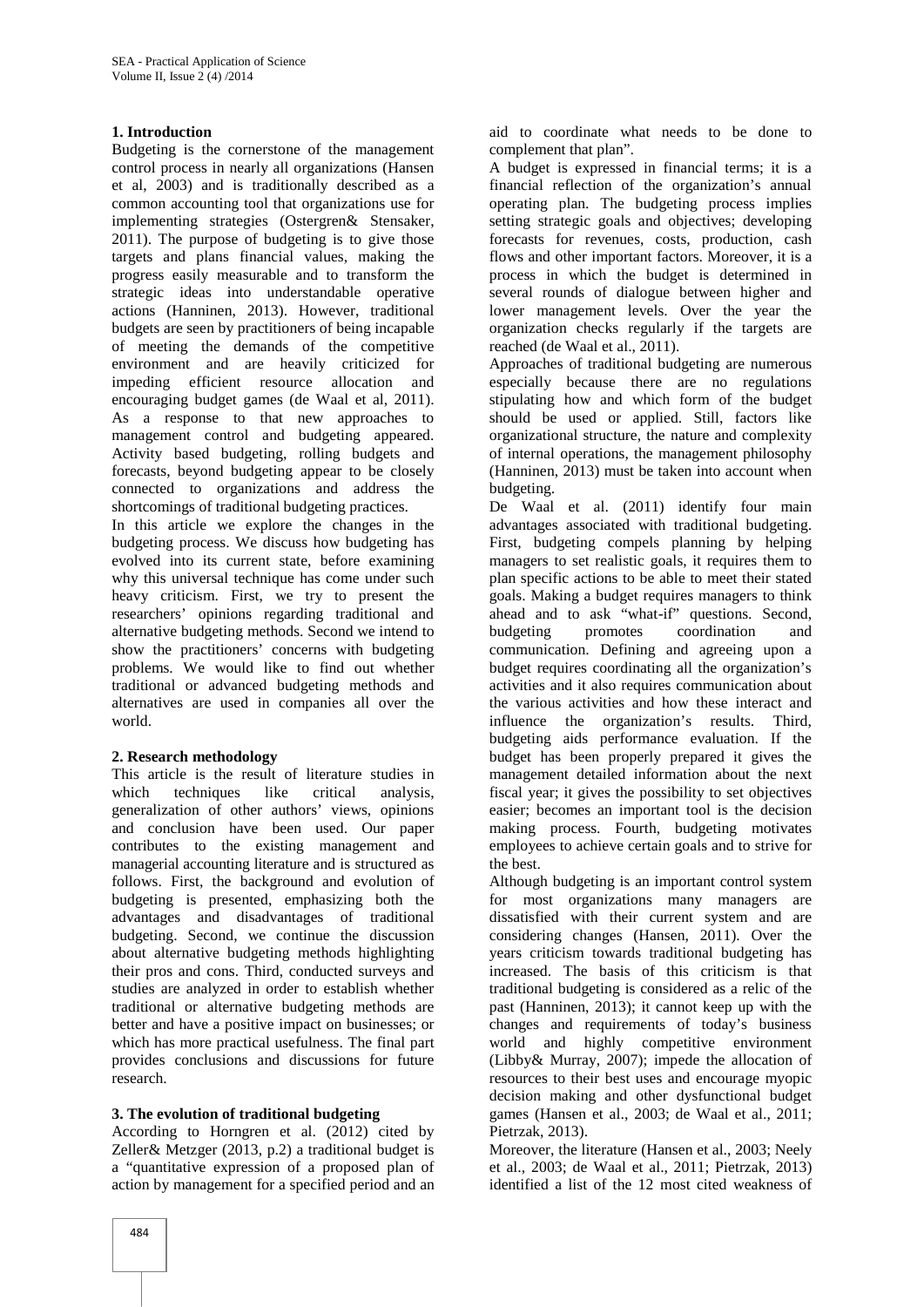traditional budgeting. According to them budgets are time consuming and costly to put together; they constrain responsiveness and are often a barrier to change; budgets are rarely strategically focused and often contradictory; they add little value; concentrate on cost reduction and not value creation; they are developed and updated infrequently, usually annually; budgets are based on unsupported assumptions and guess-work; they strengthen vertical command and control; reinforce departmental barriers rather than encourage knowledge sharing and makes people feel undervalued.

Overall, the predominant theme in the literature is that planning and budgeting processes used in organizations are failing to deliver results; they add limited value to the business management; they are too time consuming and costly to undertake; they encourage internal politics rather than driving business performance. Collectively, these<br>weaknesses lead towards business weaknesses underperformance.

Considering these limitations and criticism the literature considers that there is a need for alternative budgeting methods and for new solutions designed to allow companies to adapt to new environmental conditions. In the next section we focus on the new alternatives in budgeting.

#### **4. New trends in budgeting: activity-based budgeting, rolling budgets and forecasts, beyond budgeting**

Despite the widespread use of traditional budgeting, academics consider that it is far from perfect, it has lost relevance with the modern business environment and is no longer satisfying the needs of managers (Rickards, 2006; Goode&Malik, 2011).

As a response the literature (McNally, 2002; Banovic, 2005) proposed two distinct approaches to address the shortcomings of traditional budgeting practices:

- Better budgeting approach presumes improving the budgeting process by focusing on the planning problems with budgeting;
- Beyond budgeting approach supposes radical changes to the budgeting process and it is concentrated on performance evaluation problems with budgeting.

Both approaches consider that traditional budgeting is fundamentally mismatched to today's rapidly changing and uncertain environment and the existing alternative or advanced budgeting models address the limitations of traditional budgeting.

In the following sections we are going to address the most popular alternative budgeting models in more detail. Activity-based budgeting and rolling budgets and forecasts are approaches and

techniques that can aid improved budgeting and planning processes, while beyond budgeting focuses reinvigorates the business operation and performance (Neely et al., 2003).

From the perspective of the whole organization each alternative improves profit and incorporates three important budgeting functions: forecasting, operational planning and performance evaluation (Hansen, 2011). Further on we will clarify the concepts used, describe the models' implementation process, and emphasize the associated benefits and drawbacks. Then we will examine the applicability and usefulness of these models in practice.

## *Activity-based budgeting*

Activity-based budgeting (ABB) is not a new idea. It appeared in the late 1990s as an extension of activity-based costing and management (Pietrzak, 2013). Activity-based costing approach is one of the new approaches in costing that have efficiency in providing detailed cost information and identifying valuable activities in the process of cost management (Lotfi&Mansourabad, 2012). This approach led to extend the methodology into planning and budgeting. Activity-based budgeting focuses on creating the budget based on activities rather than units. Moreover, ABB requires determination of the cost of planned activities based on their expected size and resources which they consume.

Usually, companies are using ABB to forecast the demand for activities and also for the usage of the resources they need creating a balance between the demand and available resources, thus creating an operational plan. Further on, the operational plan is used to determine the cost of resources and to create the financial budget. Because revenues and costs are linked to activities, they are allocated more effectively and are not linked to prior year figures, but to actual needs (Hanninen, 2013).

The ABB approached is very well explained by Hansen et al. (2003). According to them the ABB approach involves two stages. First, ABB creates an operationally feasible budget before generating a financial budget. In the operational loop activity based concepts are used to convert the estimated demand for products and services into activity requirements using activity consumption rates. Once the activity and resource consumption requirements are known the ABB approach works to achieve an operational balance between the resources required to fulfill demand and the resources available. In traditional budgeting, if the initial plan leads to an imbalance, the budget can be balanced only by changing the quantity of demand or resources available. In ABB the organization can adjust the quantity of demand, resource capacity, resource consumption rates or activity consumption rates.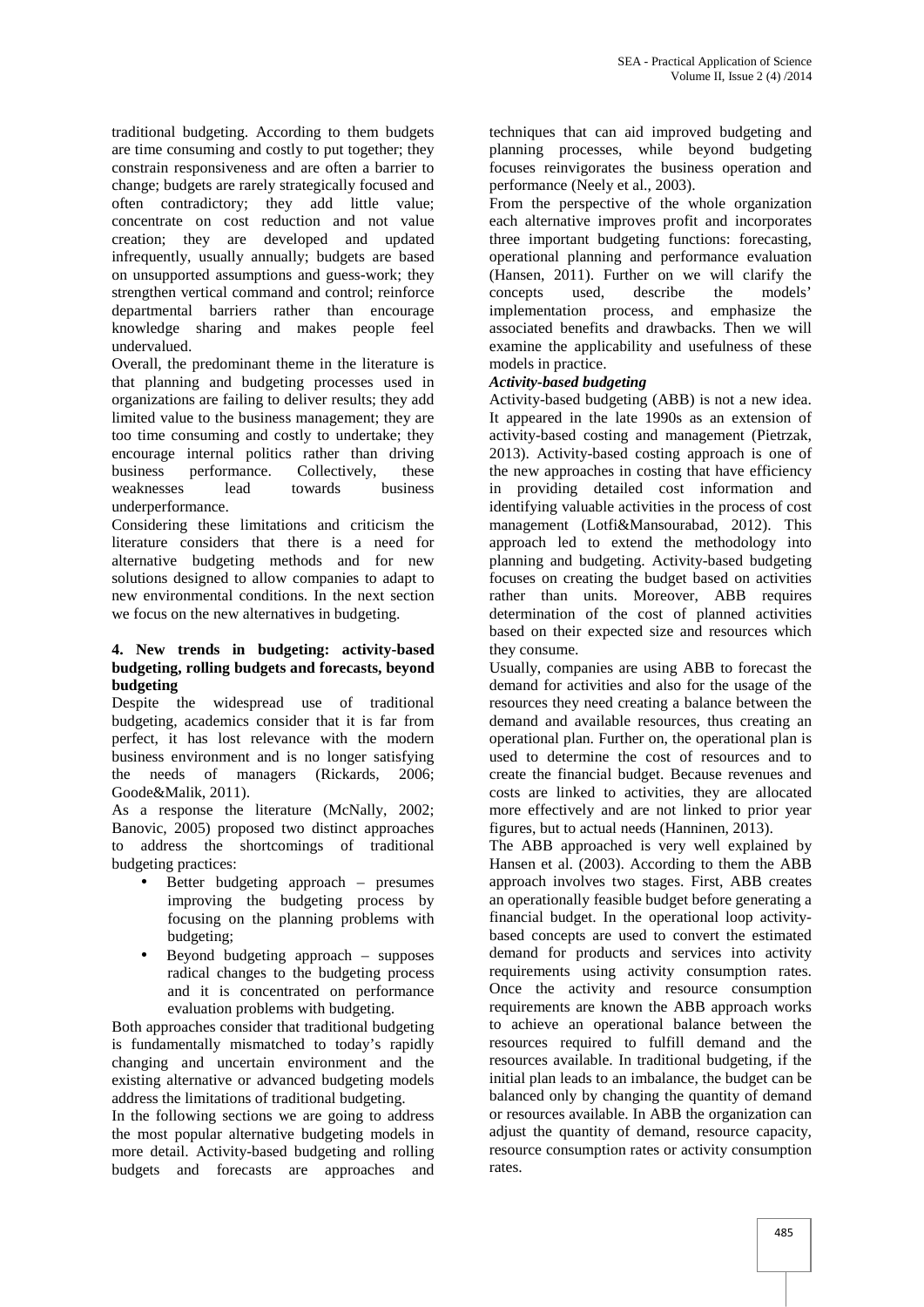The second stage is the financial loop. In this stage a financial plan based on the operational plan is developed. Financial balance is achieved when the financial plan meets a predetermined financial target. Once demand, activities and resources are known, cost of resources are determined and then this costs are associated to activities and then to products or services. The projected financial results can be viewed in the aggregate or can be separated by resources, activities, products or other cost objects.

Using ABB resource needs could be easily identified; costs can be more accurately associated with activities; costs can be better linked to outputs; the planning process could be more precise and corrections could be done more effective; more realistic budgets could be established (Pietrzak, 2013). According to Hansen (2011) ABB is a new budgeting model which changes and improves operational planning; gives the company more flexibility to react to unexpected events; reduces bureaucracy and time needed in traditional budgeting (Hanninen, 2013). Moreover, if the ABB model is computer based, it can easily be updated to new circumstances (Hansen, 2011).

Still, ABB implementation it's not an easy process, some requirements are needed which may prove to be overwhelming especially for small companies. According to Pietrzak (2013) changes in the business perspective; thorough knowledge of the organization; knowledge about activity based concepts are needed when implementing ABB.

## *Rolling budgets and forecasts*

Rolling budgets along with rolling forecasts are some of the concepts discussed in the contemporary management and managerial accounting literature. Nowadays, companies seek to mitigate their traditional budgeting problems by implementing forms of budgeting and forecasting that allows managers to update budgeted numbers with actual results from past periods. According to Player (2009) "forecasts are used to predict what may happen in the future, often seeking to confirm whether pre-determined annual targets will be met".

A rolling budget is defined as a budget that has a fixed time span, it is updated regularly and provides an overview of the coming periods (Golyagina&Valuckas, 2012). Due to the rolling budget, managers have to rethink the process and make changes each month or each period. The result is usually more accurate, up-to-date budget incorporating the most current information (Banovic, 2005).

Rolling forecasts are used as a replacement to or in combination with a traditional budget, to run the business as conditions change. The definitions of rolling forecast differ among several authors.

Researchers (Sivabalan, 2011; Golyagina&Valuckas, 2012) consider that rolling forecasts are short-term budgets for medium-term horizon and compels the organizations to focus on the future. Others consider that rolling forecasts are financial estimates of likely future outcomes based on current assumptions and economic forecasts about the environment and organization's plan (Zeller& Metzger, 2013); or that rolling forecasts maintains a constant forward-looking time horizon, usually between 12 and 18 months (Hansen, 2011) predicting changes in sales, profit, costs and investments.

Rolling forecasts are used to manage weaknesses of traditional budgeting; allows companies to advance financial and operational management; speed up decision making process and promotes the value added activities (Lorain, 2010). In order to be efficient the rolling forecasts should be strategically oriented; it should not be as detailed as a budget and must include only key income statement and balance sheet items. Moreover, statistical applications should be used to analyze the data and understand the trends and to set reasonable tends. Forecasts should be closely integrated with budgeting because they are providing the necessary updated information for the budget creation (Golyagina& Valuckas, 2012).

While in traditional budgeting there is a specific period of time during which the planning is done, rolling forecast are updated continuously. Moreover, it promotes flexible resource allocation and planning; it can give accurate projections to estimate capital expenditures, show trends of performance indicators, support decision making and cash management, assist in strategy implementation (Hope&Fraser, 2003).

Besides the benefits rolling forecasts has some limitations also. Researchers (Banovic, 2005) consider that the preparation process can be costly and time consuming; and because the forecasts are reviewed and updated periodically it could become a too complex process for specialists without sufficient training (Lorain, 2010). According to  $(2011)$  successful implementation involves skilled and trained accountants and specialists who understand the organizational environment.

## *Beyond budgeting*

The originators of beyond budgeting (BB) are Jeremy Hope, Robin Fraser and the Beyond Budgeting Round Table (BBRT). Beyond budgeting has been proposed as an influential idea that will reinvigorate managerial accounting contribution in business operation and performance and it requires significant changes in the existing management models; reconsideration of the existing budgeting processes and the budgeting mind set.

According to Chartered Institute of Management Accountants [CIMA] (2007) beyond budgeting is a set of guiding principles that will enable an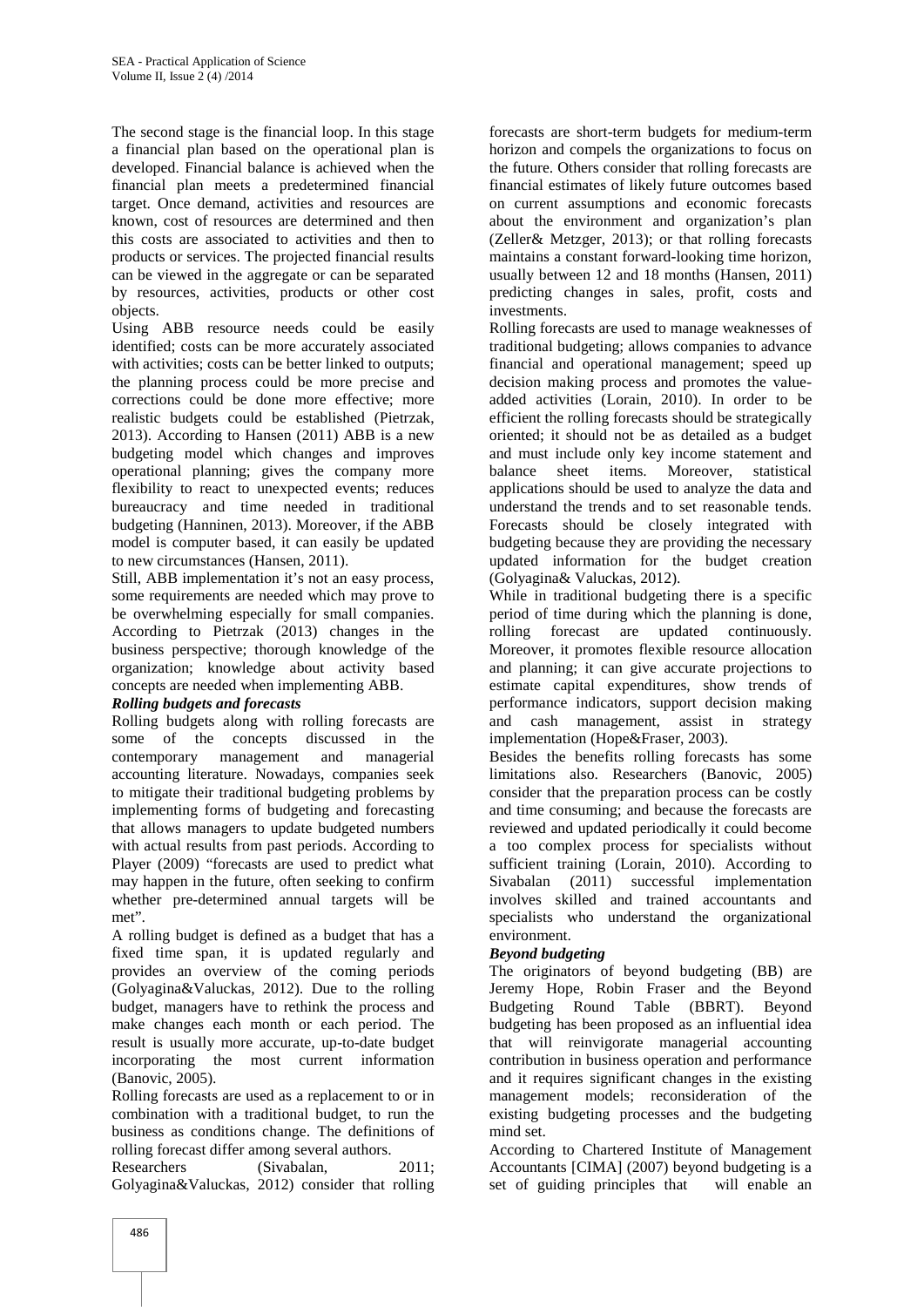organization to manage its performance and decentralize its decision making process without the need for traditional budgets. BB proposes replacing the rigid annual budget-based performance evaluations with performance evaluation based on relative performance contracts with hindsight (Hansen et al., 2003).

Compared with the traditional budgeting beyond budgeting has two fundamental differences. First, it is a more adaptive way of managing. In place of fixed annual plans and budgets targets are reviewed regularly and based on stretch goals linked to performance. Second, BB enables a more decentralized way of managing. In place of the traditional hierarchy and centralized leadership, it enables decision-making and performance accountability to be devolved to line managers and creates a self-managed working environment and a culture of personal responsibility. This leads to increased motivation, higher productivity and better customer service. Individually these two main features can produce significant benefits, but it is in their combination where its real strength lies (Hope, 2003). Hansen (2011) shares similar ideas. He considers that the beyond budgeting approach starts with the premise that the annual budget and budgeting process are broken and need to be replaced with other control mechanisms. BB focuses on replacing many of the budget's processes with better alternatives making the organization more responsive to the environment.

In order to abolish traditional budgeting changes in the internal business processes are needed. Hanninen (2013) identified six points and leaderships principles that must be changed: target setting; rewarding people; action planning; managing resources; coordinating actions; measuring and controlling performance. To a successful implementation there must be a governance framework with clear priorities and boundaries in every organization; managers should consider carefully the degree of decentralization; there is a need for trust and openness, collaboration and communication at all levels of the organization (Hope&Fraser, 2003; CIMA, 2007). According to Banovic (2005) beyond budgeting is very difficult to implement. It involves the implementation of various complicated systems and requires harmonization in such way that not only the budgeting system but also organizational and cultural environments must radically be changed.

Beside its advantages BB presents disadvantages also. Without budgets, without detailed plans of its current position and future goals organizations can lose direction. Moreover, a drastic culture change can leave employees feeling disillusion and the decentralized structure may be impractical for some organizations (Goode&Malik, 2011).

## **5. Budgeting in practice**

Budgeting is an interesting topic among researchers and practitioners. Over the years studies were made in order to decide whether traditional or alternative budgeting methods are better and have a positive impact on businesses.

Although traditional budgeting has met intense criticism it still is universally used, it seems that most companies do not have plans of abandoning it. About 90% of companies from all over the world are using budgets for planning, coordination and evaluation of activities; for motivation and evaluation of the staff performance and for supporting the internal control system of the organization (Banovic, 2005; Pietrzak, 2013).

Similar results were found by Dugdale&Lyne (2006) in UK or by Libby&Murray in 2007 and 2010 in the USA and Canada. The survey results show that managers admit the importance of budgets in planning, controlling and performance measuring activities and disagree that budgets leads to dysfunctional behaviour and provides little or no value. Moreover, the surveyed companies indicated that they were not planning to abandon traditional budgeting in the near future. Only a small percentage (smaller than 5%) indicated that they were planning to abandon traditional budgeting in the next two years.

The results show that traditional budgeting will not soon be eliminated.

As for the use of alternative budgeting techniques in practice the literature presents a mixed picture.

To analyze the prevalence of ABB in the world various surveys have been undertaken. Pietrzak (2013) shows that 65.9% of surveyed Dutch companies (international companies, listed on the Amsterdam Stock Exchange) have implemented ABB, including 15.9% where it has been used for the whole company. In Sweden very few companies are using ABB, while all the companies that had implemented some form of activity-based costing were still using traditional budgetary techniques. In Poland results are the same. The spread of the new budgeting alternatives is low.

In 2009 CIMA conducted a study about current and intended usage of managerial accounting tools, split into operational, managerial and strategic groups. The majority of the survey respondents were from UK (61%), while the rest were from all over the world (rest of Europe, Asia, Africa, Australia, America and Middle East). The manufacturing sector, financial services, professional services, public sector, education, retail and trade, IT and telecommunications and the hospitality industry was represented in the survey. The results show that organizations use a range of budgeting tools such as beyond budgeting, flexible budgeting, zero-based budgeting, activity-based budgeting, rolling forecasts, cash forecasts and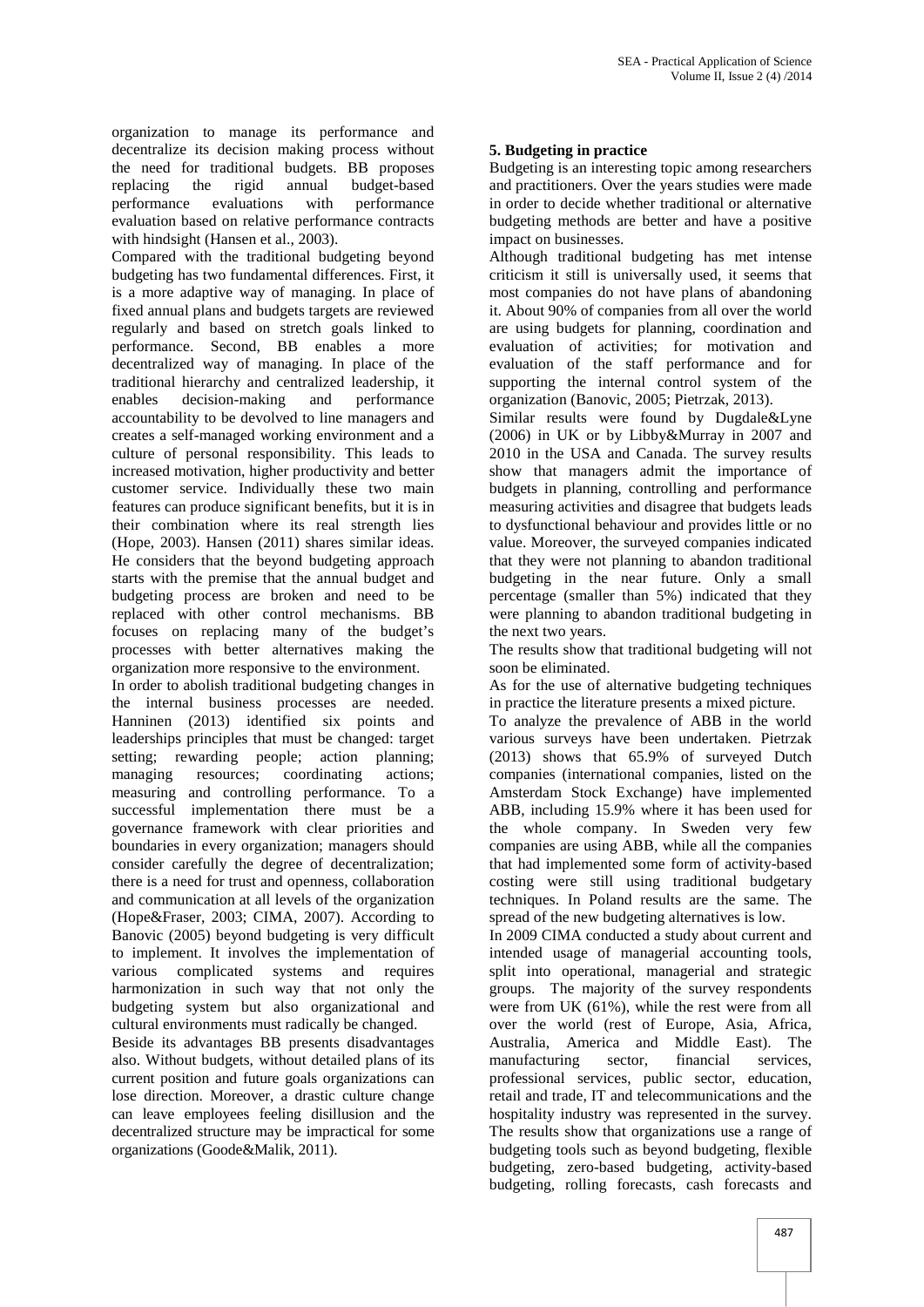financial year forecasts. Beyond budgeting seems to be the least popular tool while rolling forecasts and financial year forecasts are the most popular overall. The smallest companies make the least use of budgeting tools; they use less sophisticated techniques as owners have greater control and oversight of expenditure. However, this size effect is not as apparent in the use of the top three budgeting tools. Financial year forecasts, cash forecasts and rolling forecasts are used by all organizations to a similar extent regardless of size.

Nevertheless, several large organizations have begun to experiment with supplementing or even replacing the budget with alternative management control systems. Beyond budgeting practices and applicability is examined in various fields and industries. Hope&Fraser (2003) reported the case of Skandinavian Bank; Mitchell (2005) presented the experiences of six leading North American financial services organization when adopting beyond budgeting; Rickards (2006) presented a report about well known companies (Unilever health and hygiene; German Railways, IT services, petrochemical manufacturers) being in various stages of successful integration of beyond budgeting; Ostergren&Stensaker (2011) examined beyond budgeting in practice in a large multidivisional oil and energy company.

Starting from the studies carried out we can conclude that budgeting stands at a crossroads. Every organization has unique requirements for their financial planning. It is not a simple choice to choose between traditional or alternative budgeting methods. Each budgeting model produces its own direct or indirect effects throughout the organization, it generates a set of complex interactions and non-intuitive optimal outcomes (Hansen, 2011).

## **6. Conclusions**

This paper contributes to the management and managerial accounting knowledge and literature. It has a theoretical significance because it is the analysis of the literature devoted to budgeting. Theoretical researches, surveys and case studies have been very useful in pointing out specific problems and providing adequate solutions related to budgeting systems. The findings of budgeting studies are contradictory; there are some differences in budgeting systems due to specific business environments and inevitable influences of national and organizational cultures.

The literature and the examined studies show, on the one hand, that companies do not plan to move away from traditional budgeting methods. They prefer modifying it and adapting to the managerial needs with the possible use of new techniques and alternatives. On the other hand, alternatives to traditional budgeting offered today have no persuaded practitioners that they are viable

solutions to commonly known problems of traditional budgeting, although each alternative has contributed to the evolution of budgeting. Activity based budgeting helps to improve the focus and accuracy of budget outputs but it involves more work than traditional budgets. Rolling budgets and forecasts improve forecast accuracy and overcome the traditional budgeting time-lag problem. The beyond budgeting concept is difficult to implement, it involves the implementation of various complicated systems, it radically abandons traditional budgeting altogether.

We consider that alternative budgeting methods are not a standardized solution for budgeting problems for every organization. They are a set of practices used by advanced companies that managed to successfully deal with certain shortcomings of traditional budgeting. Each company has to find out its own combination of management tools and customize them to their internal budgeting system considering each company's culture, structure, history, IT infrastructure and other internal needs.

## **Reference list:**

- [1] Banovic, D., (2005). *Evolution and critical evaluation of current budgeting practices*. Master Thesis, University of Ljubljana, available at: and at: http://www.cek.ef.unilj.si/magister/banovic26 95.pdf.
- [2] Chartered Institute of Management Accountants (CIMA) (2007). *Beyond budgeting, Topic Gateway Series.* [Online], Available: http://www.cimaglobal.com/ documents/importeddocuments/cid\_tg\_beyon d\_budgeting\_oct07.pdf,  $[06$  Sept 2014].
- [3] Chartered Institute of Management Accountants (CIMA) (2009). *Management accounting tools for today and tomorrow.* [Online],Available: http://www.cimaglobal.com/Documents/Thou ght\_leadership\_docs/CIMA%20Tools%20and %20Techniques%2030-1109%20PDF.pdf.
- [4] Dugdale, D.,& Lyne, S., (2006). Budgeting practice and organisational structure. *Research Executive Summaries*, Vol. 6, No. 4, [Online], Available:http://www.cimaglobal.com/Docume nts/Thought\_leadership\_docs/Budgeting%20and %20planning/cid\_ressum\_budgeting\_practice\_o rganisational\_structure\_may2010.pdf, [17.09.2014].
- [5] Golyagina, A., & Valuckas, D., (2012). *Reviewing literature on rolling forecasts, benchmarking and customer profitability*. Master thesis in International Business, Norges Handelshoyskole, Bergen.
- [6] Goode, M., & Malik, A., (2011). Beyond budgeting: the way forward?. *Pakistan Journal of Social Sciences*, Vol. 31, No.2, pp. 207-214.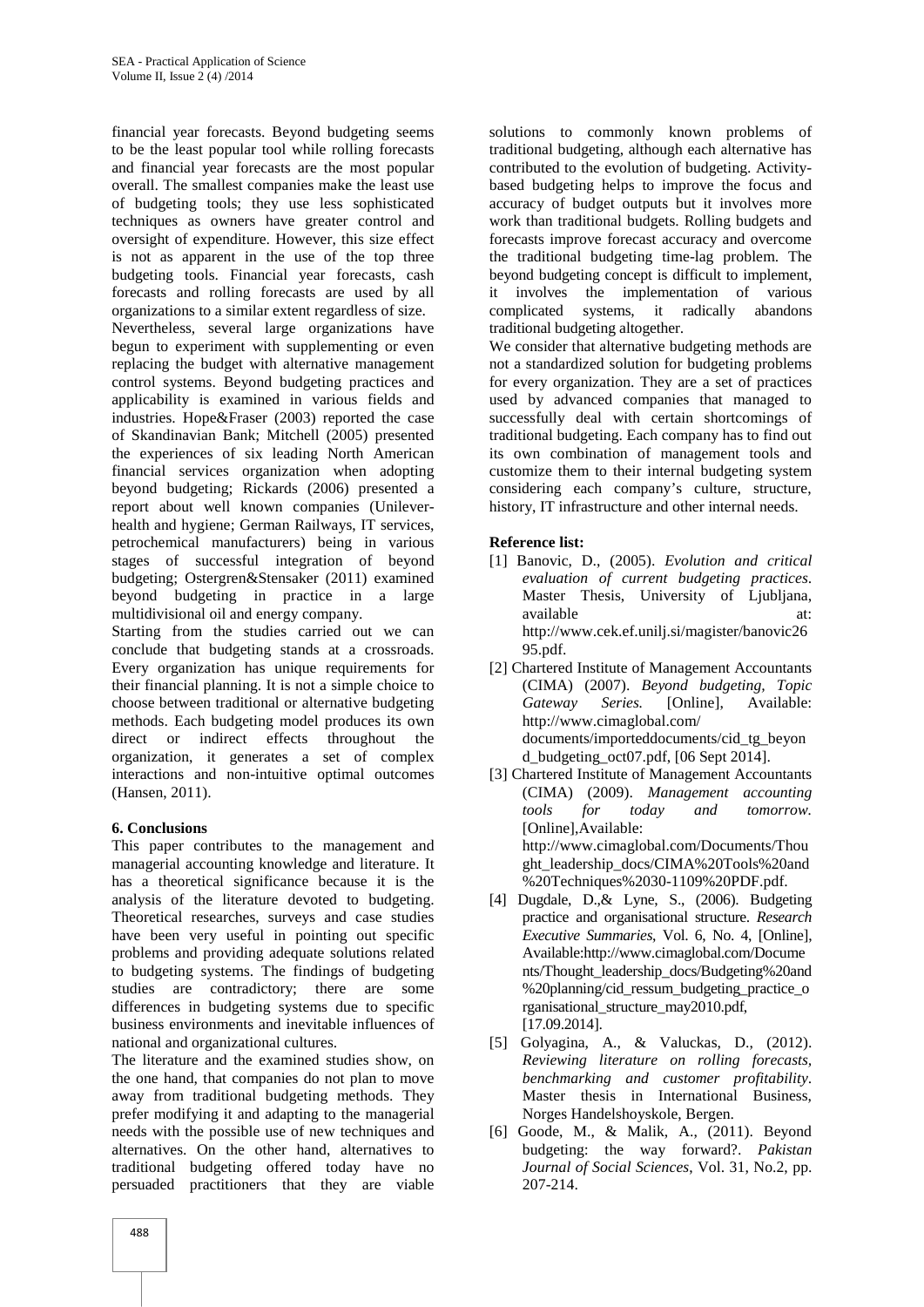- [7] Hanninen, V., (2013). *Budgeting at a crossroads – the viability of traditional budgeting – a case study.* Master's thesis, Aalto University School of Business.
- [8] Hansen, S., Otley, D., Van der Stede, W., (2003). Practice developments in budgeting: an overview and research perspective. *Journal of Management Accounting Research*, Vol.15, pp. 95-116.
- [9] Hansen, S., (2011). A Theoretical Analysis of the Impact of Adopting Rolling Budgets, Activity-Based Budgeting, and Beyond Budgeting. *European Accounting Review*, Vol. 20, No. 2, pp. 289-319.
- [10] Hope, J., (2003). The origins of beyond budgeting and of the Beyond Budgeting Round Table (BBRT) – an interview with Jeremy Hope. *ControllerNews - Zeitschrift für Controlling und Unternehmensführung*, Vol. 5, No. 3, November, pp.168-171.
- [11] Hope, J., & Fraser, R., (2003). *Beyond Budgeting – How Managers Can Break Free from the Annual Performance Trap.* Boston: Harvard Business School Press.
- [12] Libby, T., & Murray, L., (2007). Beyond budgeting or better budgeting? *Strategic Finance*, Aug. 2007:89, 2, pp. 47-51.
- [13] Libby, T., & Murray, L., (2010). Beyond budgeting or budgeting reconsidered? A survey of North-American budgeting practice. *Management Accounting Research*, Vol. 21, No.1, pp. 56-75.
- [14] Lorain, M.A., (2010). Should rolling forecasts replace budgets in uncertain environments? In M. J. Epstein, J.-F. Manzoni, & A. Davila (Eds.), *Performance Measurement andManagement Control: Innovative Concepts and Practices (Studies in Managerial and Financial Accounting)* (Vol. 20, pp. 177-208). Emerald Group Publishing Limited.
- [15] Lotfi, A., & Mansourabad, M.A., (2012). The investigation and explaining of activity based costing (ABC). *Journal of Basic and Applied Scientific Research*, 2(3), pp. 2860-2864.
- [16] McNally, R., (2002). The annual budgeting process. *Accountancy Ireland*, Dublin, Vol. 34, No. 1, pp. 10-12.
- [17] Mitchell, M., (2005). Beyond budgeting: case studies in North American financial services, *Journal of Performance Management*, 18:1, pp. 3-15.
- [18] Neely, A., Bourne, M., & Adams, Ch., (2003). Better budgeting or beyond budgeting? *Measuring Business Excellence*, 7,3, pg. 22.
- [19] Ostergren, K., & Stensaker, I., (2011). Management control without budgets: a field study of beyond budgeting in practice. *European Accounting Review*, Vol.20, No.1, pp: 149-181.
- [20] Pietrzak, Z., (2013). Traditional versus activity-based budgeting in non manufacturing companies. *Social Sciences*, Vol. 82, No. 4, pp. 26-37.
- [21] Player, S., (2009). Managing through change: the power of rolling forecast. *Innovation in Action Series*, June 2009, availableat: http://businessfinancemag.com/sitefiles/businessfinancemag.com/files/archive/bu sinessfinancemag.com/files/misc\_file/wp\_app lix\_managing\_through\_change\_0.pdf.
- [22] Rickards, R.C., (2006). Beyond budgeting: boon or boondoggle?. *Investment Management and Financial Innovations*, Vol. 3, No. 2, pp. 62-76.
- [23] Sivabalan, P., (2011). Start rolling. *Charter , 82* (8), pp. 46-47.
- [24] deWall, A., Hermkens-Janssen, M., van de Ven, A., (2011). The evolutionary adoption framework: explaining the budgeting paradox, *Journal of Accounting&Organizational Change*, Vol. 7, No.4, pp. 316-336.
- [25] Zeller, Th.L., & Metzger, L.M., (2013). Good by traditional budgeting, hello rolling forecast: Has the time come?. *American Journal of Business Education*, Vol. 6, No. 3, May/June, pp. 299 – 310.